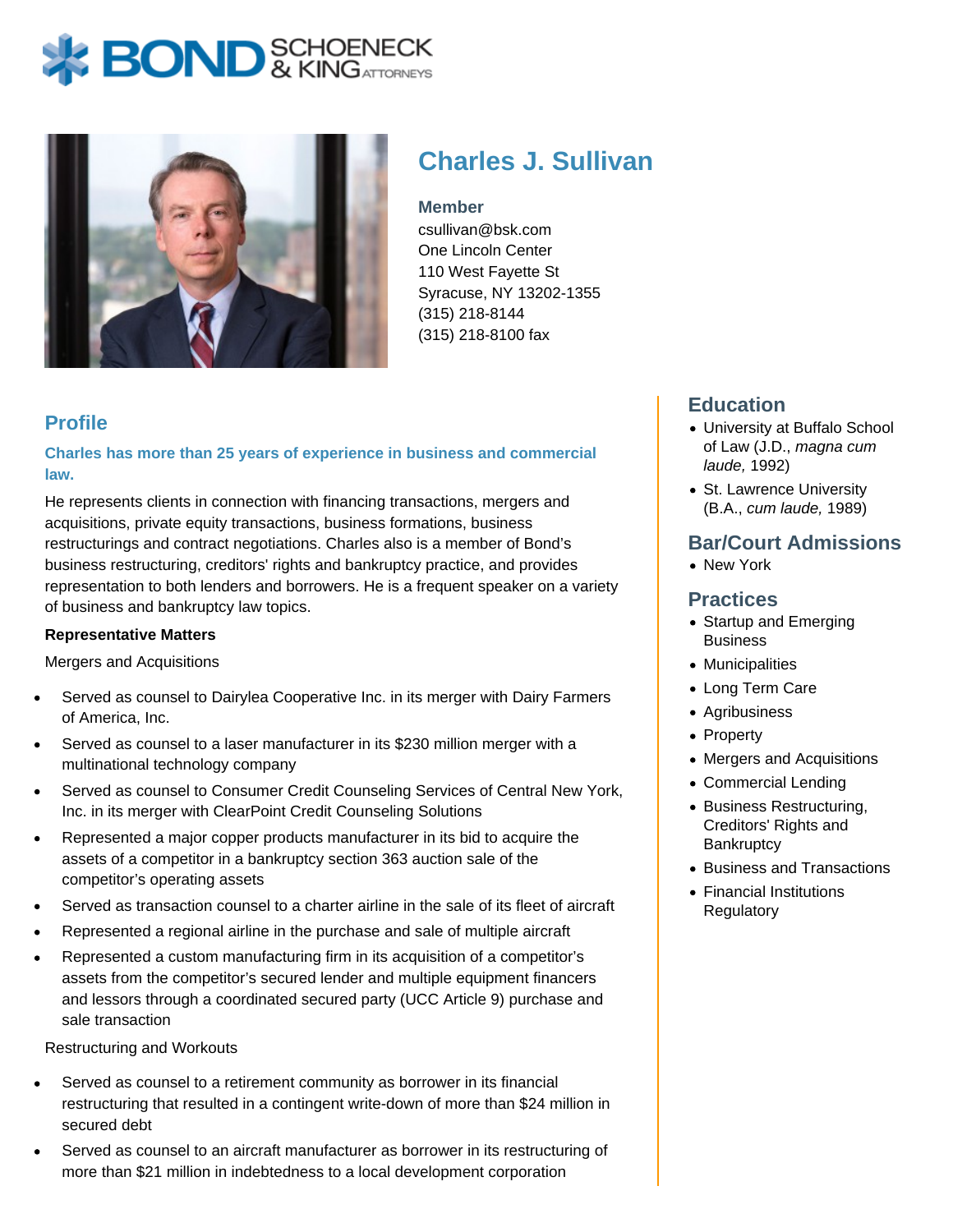

- Represented a charter aircraft company it its restructuring of a \$15 million obligation secured by multiple aircraft
- Represented a developer it its workout of a building loan obligation
- Served as counsel to multiple lenders in many commercial loan workout and restructuring transactions

Chapter 11 Bankruptcy

- Served as counsel for the debtor in a chapter 11 case filed by a specialty aircraft fastener manufacturer and represented the debtor in its sale of substantially all assets through a bankruptcy section 363 auction sale
- Served as counsel for the debtor in a chapter 11 case filed by a not-for-profit nursing home and represented the debtor in its sale of substantially all assets through a bankruptcy section 363 auction sale that resulted in a sale price of more than 150% of the initial "stalking horse" bid
- Served as counsel in a chapter 11 case filed by a large commercial farm producing more than 2000 acres of onions and soybeans
- Served as counsel for an institutional investor in recovering upon a claim of more than \$40 million in the chapter 11 case of In re: Refco, Inc.
- Served as counsel to Securities Investor Protection Corporation as trustee in the liquidation proceeding of a securities brokerage firm
- Served as counsel to a large distributor of consumer electronics in connection with litigation regarding prepetition claims and offsets in the case of In re: Eastman Kodak Company

Secured Lending/Corporate Finance Transactions

- Represented a telecommunications company as borrower in connection with its negotiation and documentation of the terms of a syndicated \$200 million assetbased senior secured credit facility
- Represented a dairy cooperative as borrower in connection with its negotiation and documentation of the terms of a \$37.5 million secured credit facility, including negotiating and drafting periodic amendments and extensions
- Represented an agricultural lender as borrower in connection with its negotiation and documentation of the terms of a \$75 million asset-based secured credit facility, including negotiating and drafting periodic amendments and extensions
- Counsel to a regional airline as borrower in connection with its negotiation and documentation of the terms of a syndicated \$33 million secured credit facility
- Represented various lenders in numerous transactions, including asset-based loans, syndicated loans and letters of credit

# **Honors & Affiliations**

- Listed in:
	- The Best Lawyers in America®, Bankruptcy and Creditor Debtor Rights /  $\circ$ Insolvency and Reorganization Law; Corporate Law; Litigation - Bankruptcy, 2010-2022 (listed for more than 10 years)
		- Lawyer of the Year Syracuse Corporate Law, 2017; 2019; 2021
	- New York Super Lawyers®, Business and Corporate, 2021 $\circ$